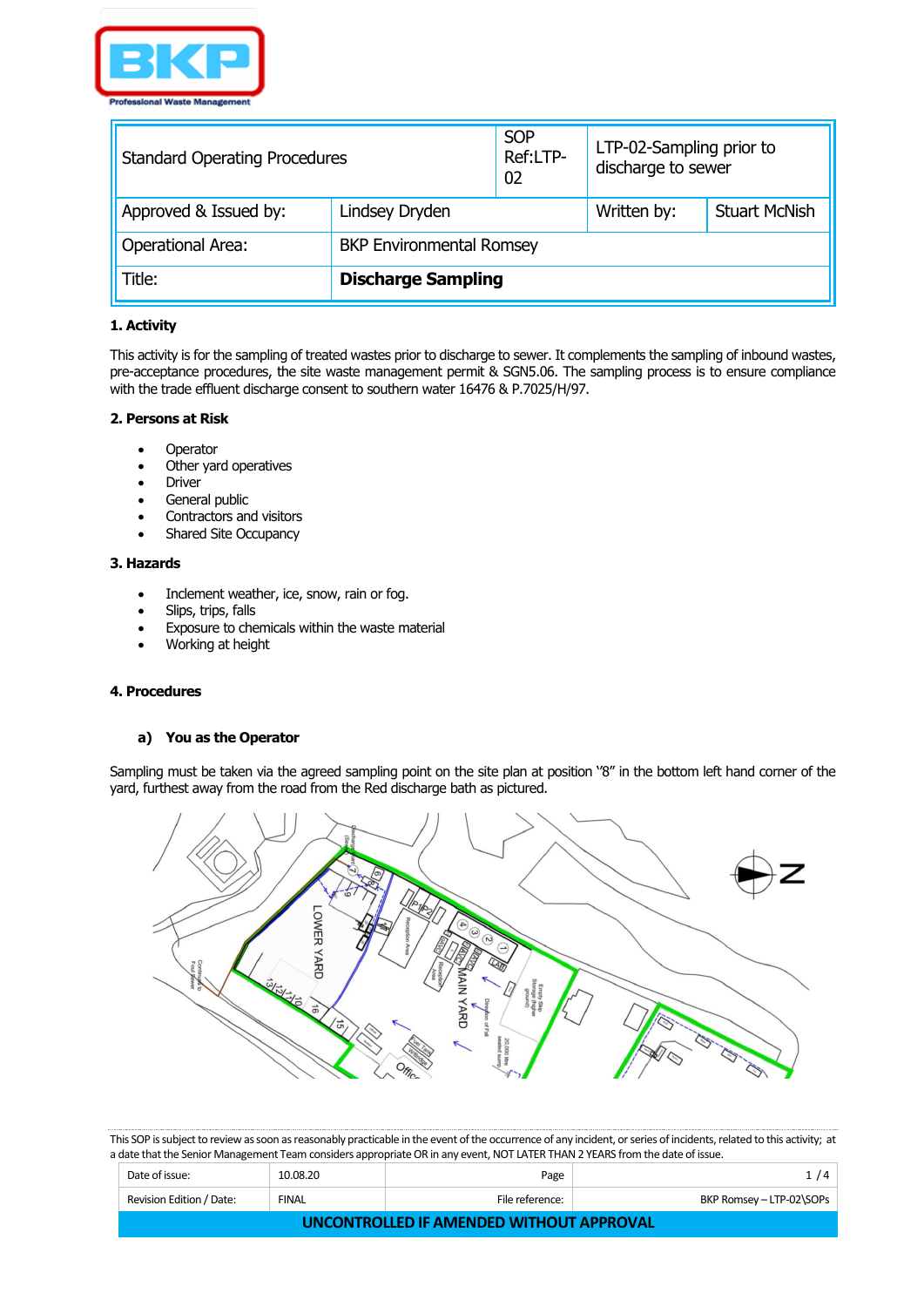

Discharge Bath Sampling Point

**Prior to taking a sample a top sample must be taken of the discharge bath to ensure there are no separate phases or hydrocarbon contamination. This can be completed using the sludge judge or another suitable core sampling stick. A ''top'' sample can also be taken using a bucket. This can then be visually inspected in a suitable vessel**

**Should there be any hydrocarbon contamination at any point please refer to the LTP manager or General Manager. Under no circumstances should this material be discharged to foul sewer.**



| Date of issue:                           | 10.08.20 | Page            | 2/4                      |  |
|------------------------------------------|----------|-----------------|--------------------------|--|
| Revision Edition / Date:                 | FINAL    | File reference: | BKP Romsey - LTP-02\SOPs |  |
| UNCONTROLLED IF AMENDED WITHOUT APPROVAL |          |                 |                          |  |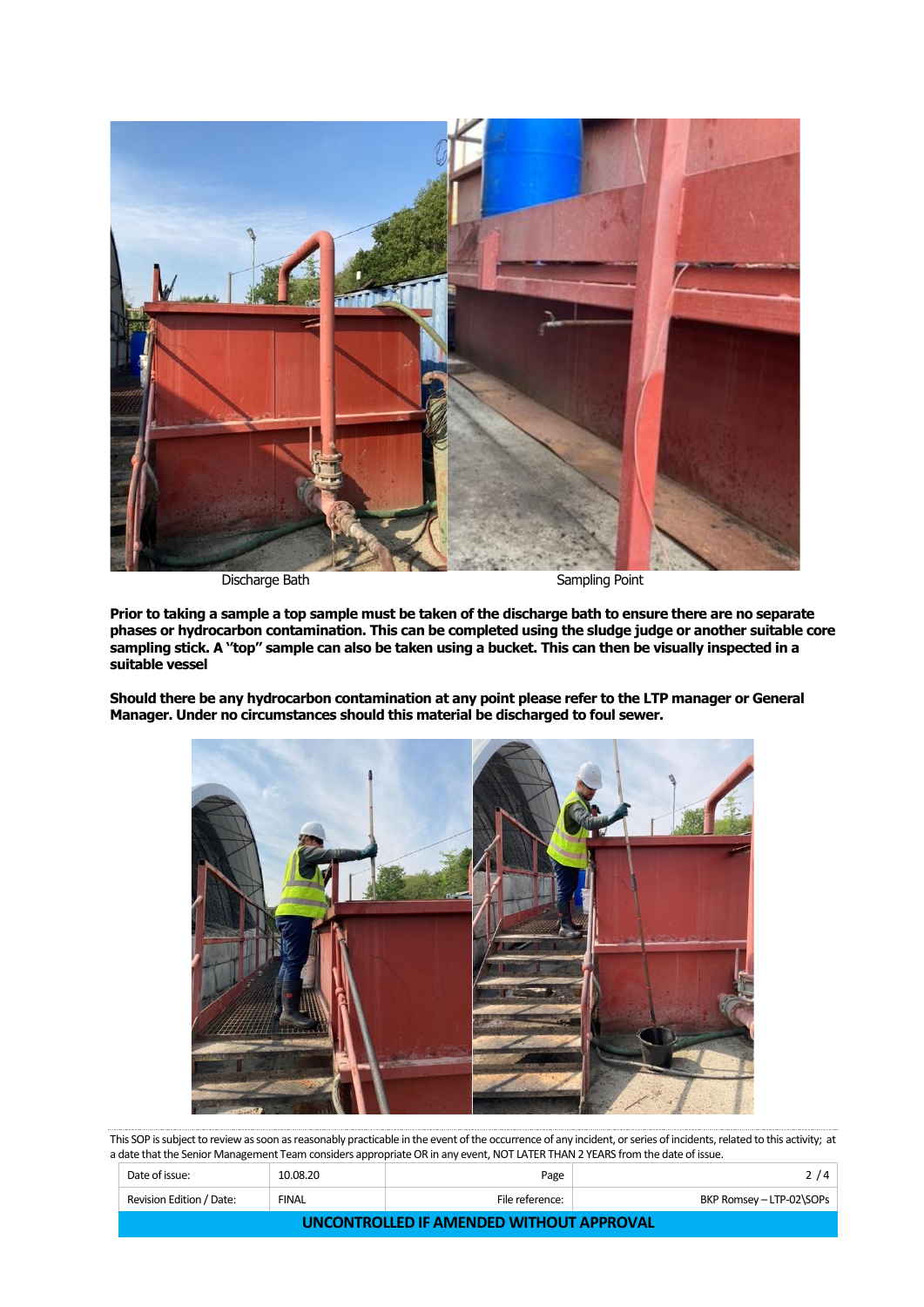Once representative sample is taken then it should be assessed for a visible hydrocarbon layer. None should be seen when viewed against a white background



Once it is confirmed there are no visible hydrocarbons then sampling can begin from the sampling point as per the below;



**5L of sample must be taken. 3L for Southern Water, 1L for in-house testing, 1L for external analysis. 3L should be stored in the fridge in the weighbridge office for southern water. The sample bottles are available in the onsite laboratory. If there are not any sample bottles please see the liquid treatment plant manager.**

| Date of issue:                           | 10.08.20     | Page            | 3/4                      |  |
|------------------------------------------|--------------|-----------------|--------------------------|--|
| Revision Edition / Date:                 | <b>FINAL</b> | File reference: | BKP Romsey - LTP-02\SOPs |  |
| UNCONTROLLED IF AMENDED WITHOUT APPROVAL |              |                 |                          |  |